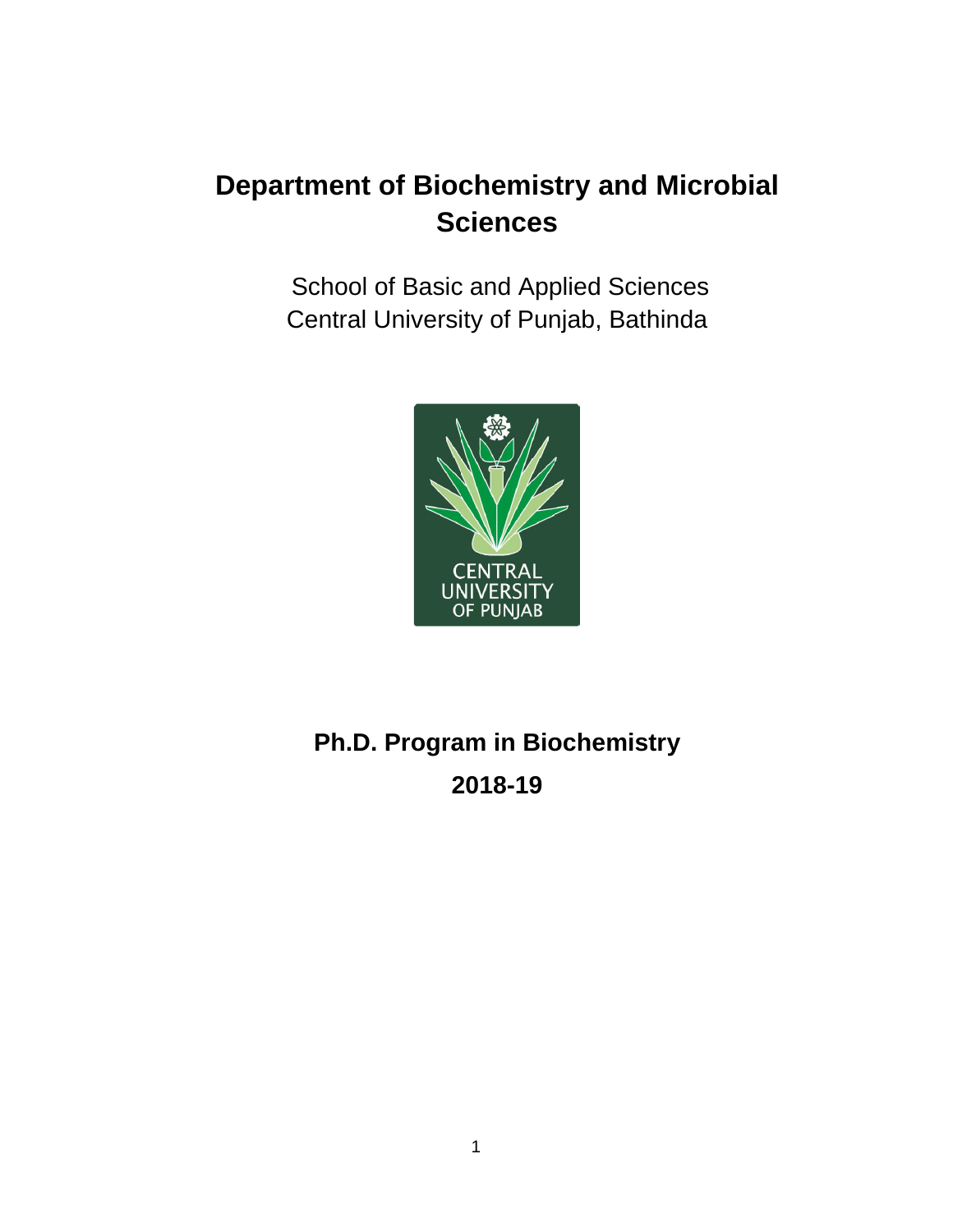## **Ph.D. Program in Biochemistry**

| Sr.<br>N <sub>0</sub> | <b>Course</b><br>Code | <b>Course Title</b>          | P | Сr |
|-----------------------|-----------------------|------------------------------|---|----|
|                       | LBC.701               | Research Methodology and     |   |    |
|                       |                       | <b>Computer Applications</b> |   |    |
|                       | LBC.702               | <b>Advanced Biochemistry</b> |   |    |
|                       |                       | Any other Life Sciences PhD  |   |    |
|                       | LBC.XXX               | Course                       |   |    |
|                       |                       | <b>Total Credits</b>         |   | 12 |

## **L: Lectures; P: Practical; Cr: Credits**

In addition to the course work, 80 research credits are required for the award of PhD degree.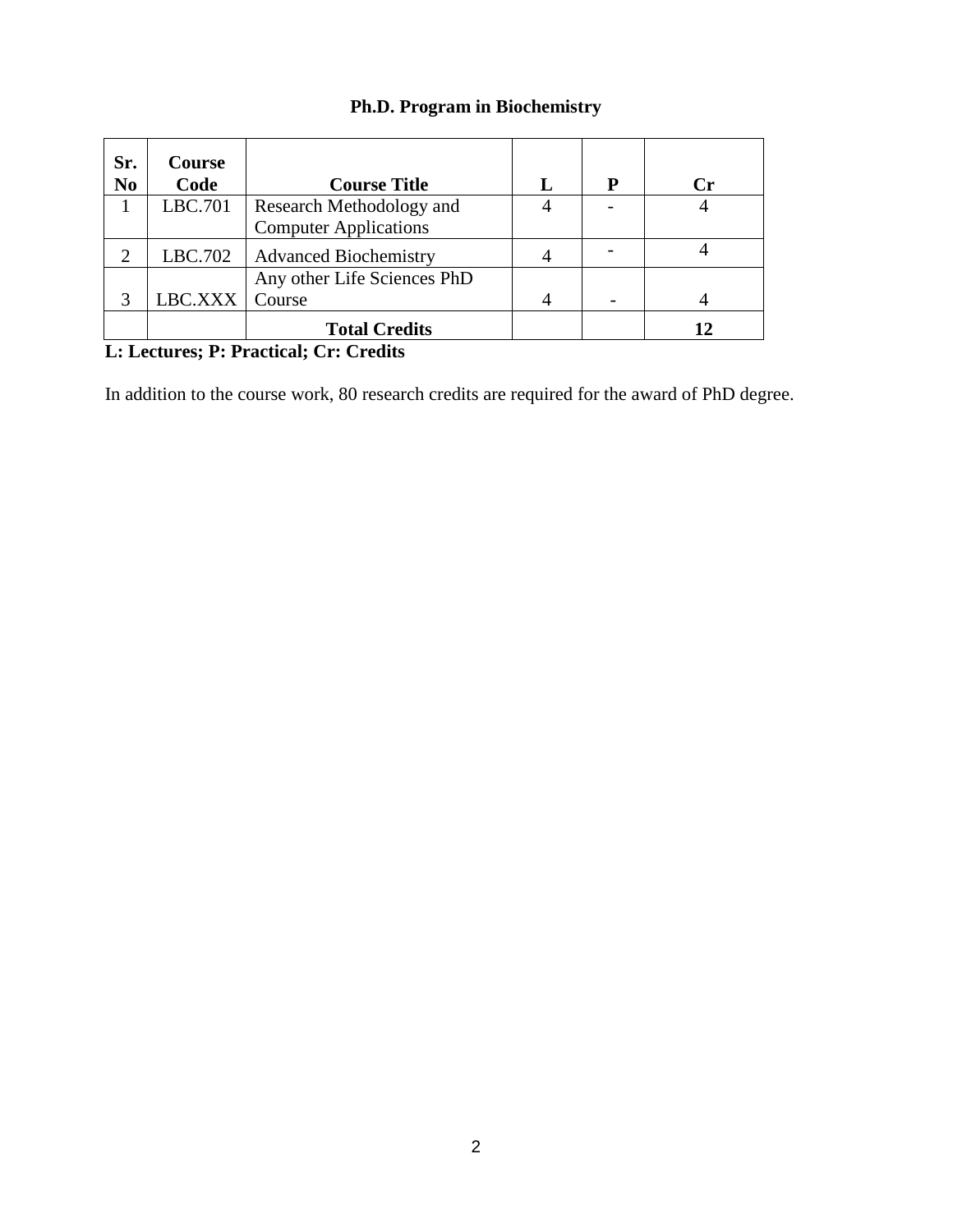**LBC.701: Research Methodology and Computer Applications**

|      | $\frac{1}{2}$ . The case of the corresponding $\frac{1}{2}$ and $\frac{1}{2}$ compared to particularly                                        |          |
|------|-----------------------------------------------------------------------------------------------------------------------------------------------|----------|
| Unit | Syllabus                                                                                                                                      | Lectures |
| 1.   | General Principles of Research: Meaning and importance of research,                                                                           | 20       |
|      | Critical thinking, Formulating hypothesis and development of research plan,                                                                   |          |
|      | Review of literature, Interpretation of results and discussion. Bibliographic                                                                 |          |
|      | and research quality parameters: citation<br>index<br>index,<br>impact                                                                        |          |
|      | factor, h index, i10 index, etc. Research engines such as google scholar,                                                                     |          |
|      | Scopus, web of science, etc.                                                                                                                  |          |
|      | Technical Writing: Scientific writing, Writing synopsis, Research paper,                                                                      |          |
|      | Poster preparation, oral presentations and Dissertations. Reference                                                                           |          |
|      | Management using various softwares such as Endnote, reference manager,                                                                        |          |
|      | Refworks, etc. Communication skills: defining communication; type of                                                                          |          |
|      | communication; techniques of communication, etc. Library: Classification                                                                      |          |
|      | systems, e-Library, Reference management, Web-based literature search                                                                         |          |
|      | engines.                                                                                                                                      |          |
| 2.   | Introduction and Principles of Good Lab Practices: Good laboratory                                                                            | 20       |
|      | practices, Biosafety for human health and environment. Biosafety issues for                                                                   |          |
|      | using cloned genes in medicine, agriculture, industry, and eco-protection,                                                                    |          |
|      | Biological containment and physical containment, CDC Biosafety levels,                                                                        |          |
|      | Biosafety in Clinical laboratories and biohazard management, Physical,                                                                        |          |
|      | Chemical & Biological hazards.                                                                                                                |          |
|      | Research Ethics: Ethical theories, Ethical considerations during research,                                                                    |          |
|      | data manipulations, subject consent, Animal testing. Animal rights,                                                                           |          |
|      | Perspectives and methodology $\&$ Ethical issues of the human genome                                                                          |          |
|      | project. Intellectual property protection (IPP) and intellectual property rights                                                              |          |
|      | (IPR), WTO (World Trade Organization), WIPO (World Intellectual                                                                               |          |
|      | Property Organization), GATT (General Agreement on Tariff and Trade),                                                                         |          |
|      | TRIPs (Trade Related Intellectual Property Rights), TRIMS (Trade Related                                                                      |          |
|      | Investment Measures) and GATS (General Agreement on Trades in                                                                                 |          |
|      | Services). Patents, Technology Development/Transfer Commercialization                                                                         |          |
|      | Related Aspects, Ethics.                                                                                                                      |          |
|      | Plagiarism: Plagiarism, definition, Search engines, regulations, policies                                                                     |          |
|      | and documents/thesis/manuscripts checking through softwares, Knowing                                                                          |          |
|      |                                                                                                                                               |          |
|      | and Avoiding Plagiarism during documents/thesis/manuscripts/scientific                                                                        |          |
| 3.   | writing.                                                                                                                                      |          |
|      | Application Software: Spreadsheet applications, Word-<br>Computer                                                                             | 16       |
|      | processing applications, Presentation applications, Internet browsers,<br>Reference Management, and Image processing applications. World wide |          |
|      |                                                                                                                                               |          |
|      | web: Origin and concepts, Overview of internet and its application for                                                                        |          |
|      | quality literature collection and secondary data related to research work.                                                                    |          |
|      | Exploring various websites and search engines. Computer applications to                                                                       |          |
|      | statistical packages. In silico approaches for drug designing.                                                                                |          |
| 4.   | Bioinformatics: Organization, management and analysis of biological data,                                                                     | 16       |
|      | use of computers in data analysis, biological databases - DNA sequence                                                                        |          |
|      | databases and protein sequence databases, BLAST, FASTA, multiple                                                                              |          |
|      | sequence alignment, primers in biology (design and types of primers)                                                                          |          |